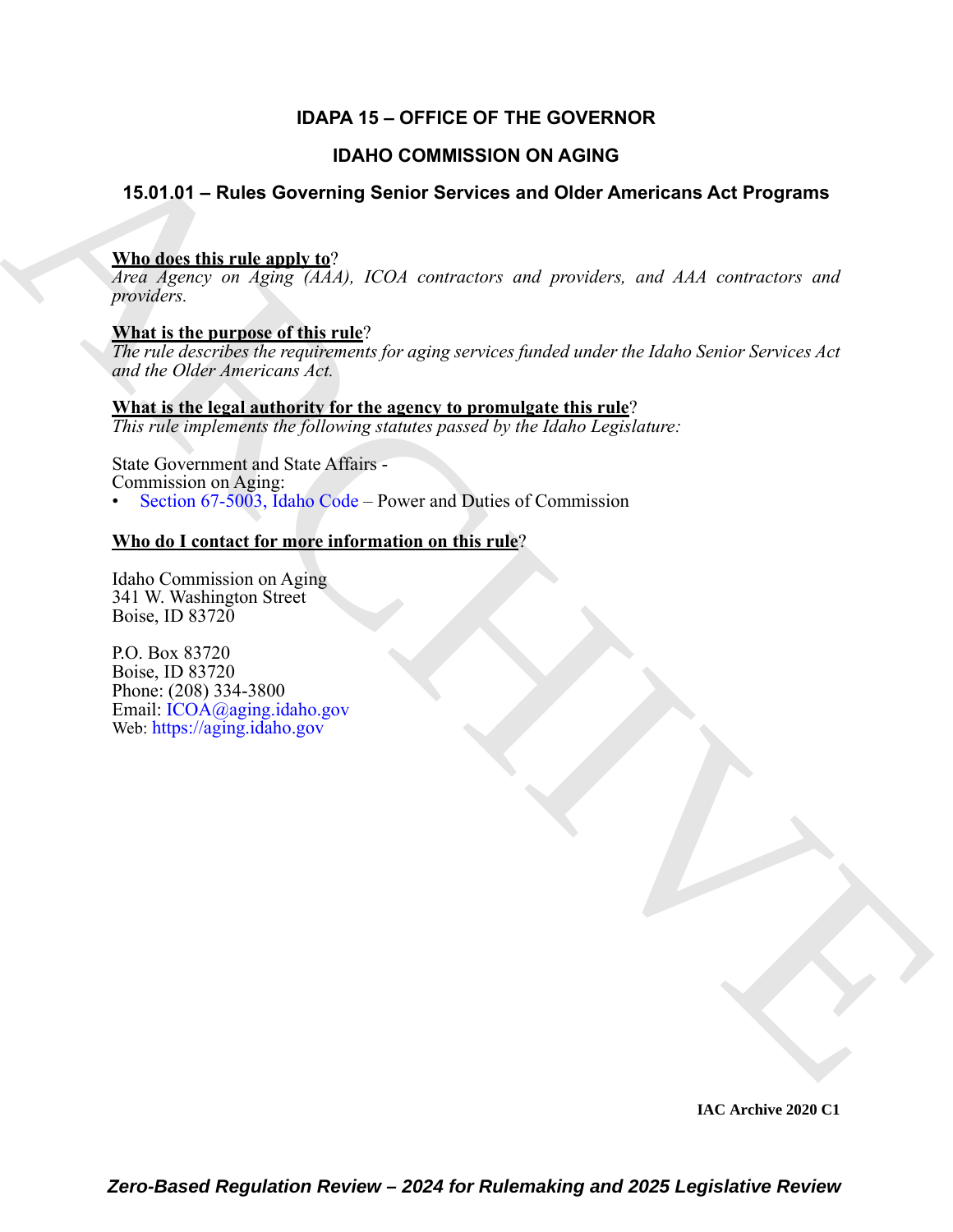# **Table of Contents**

# **IDAPA 15 - OFFICE OF THE GOVERNOR,<br>IDAHO COMMISSION ON AGING**

## 15.01.01 - Rules Governing Senior Services and Older Americans Act Programs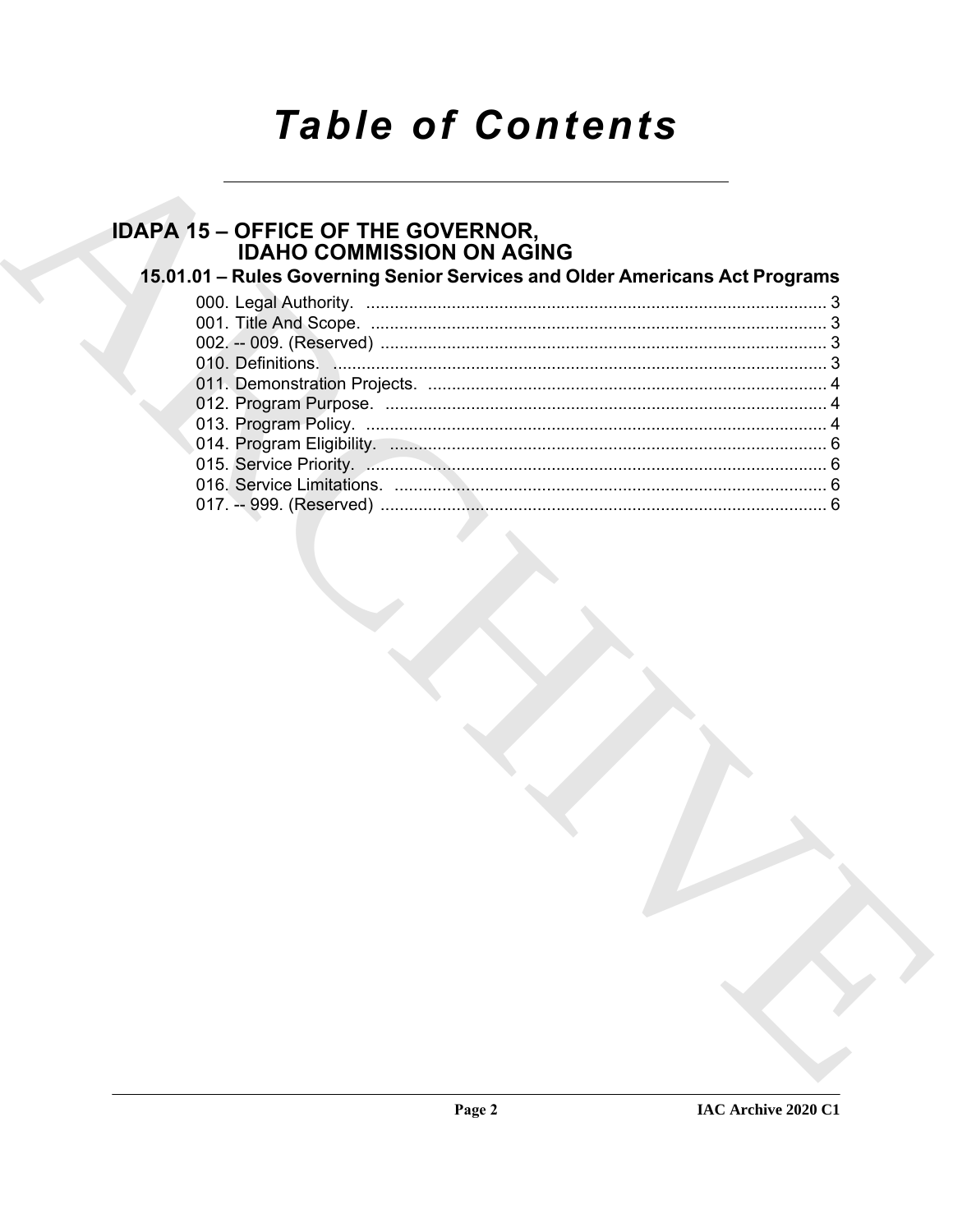#### **IDAPA 15 – OFFICE OF THE GOVERNOR IDAHO COMMISSION ON AGING**

#### <span id="page-2-1"></span><span id="page-2-0"></span>**15.01.01 – RULES GOVERNING SENIOR SERVICES AND OLDER AMERICANS ACT PROGRAMS**

<span id="page-2-20"></span><span id="page-2-2"></span>**000. LEGAL AUTHORITY.**

Under authority of Section 67-5003, Idaho Code, the Idaho Commission on Aging adopts the following rules.

(3-20-20)

#### <span id="page-2-21"></span><span id="page-2-3"></span>**001. TITLE AND SCOPE.**

**01.** Title. These rules are titled IDAPA 15.01.01, "Rules Governing Senior Services and Older ns Act Programs." (3-20-20) Americans Act Programs."

**02. Scope**. These rules constitute minimum requirements for aging services funded under authority of Sections 67-5005 through 5008, Idaho Code, and the Older Americans Act as Amended and include a list of common terms and definitions related to Idaho's aging programs. (3-20-20)

<span id="page-2-4"></span>**002. -- 009. (RESERVED)**

#### <span id="page-2-6"></span><span id="page-2-5"></span>**010. DEFINITIONS.**

<span id="page-2-7"></span>**01. Act**. The Idaho Senior Services Act. Programs and services established in Sections 67-5001 through 67-5011, Idaho Code.

<span id="page-2-8"></span>**02.** Aging Network. The ICOA, the AAAs, Focal Points and other providers of direct service to older individuals. (3-20-20) individuals. (3-20-20)

**16.01 54 - RULES GOVERNING SENIOR SERVICES AND OLDER AMERICANS ACT PROGRAMS**<br>
(iii) **EXECULATITIONS (TOP)**<br>
(iii) **ARCHIVE ARCHIVE AND SCOTT.**<br>
(iii) **ARCHIVE ARCHIVE AND SCOTT.**<br>
(iii) **TITLE AND SCOTT.**<br>
(iii) **ARCHIVE 03. Area Agency on Aging (AAA)**. Separate organizational unit within a unit of general purpose local government or public or private non-profit agency or organization agency that functions only for purposes of serving as the area agency on aging that plans, develops, and implements services for older persons within a specified geographic area. (3-20-20)

<span id="page-2-11"></span><span id="page-2-10"></span><span id="page-2-9"></span>**04. Assessment**. An instrument utilizing uniform criteria to assess eligibility. (3-20-20)

**05. Caregiver**. An adult family member or another individual, who is an "informal" provider of inhome and community care to an older individual. "Informal" means that the care is not provided as part of a public or private formal service program. (3-20-20)

<span id="page-2-13"></span><span id="page-2-12"></span>**06. Client**. Person who has met service eligibility requirements addressed in this chapter. (3-20-20)

**07. Cost Sharing Payment**. An established payment required from individuals receiving services under this chapter. The cost sharing payment varies by regulation and according to client's current annual household or individual income. (3-20-20)

<span id="page-2-16"></span><span id="page-2-15"></span><span id="page-2-14"></span>**08. Department**. Idaho Department of Health and Welfare. (3-20-20)

**09.** Focal Point. A facility established to encourage the maximum collocation and coordination of for older individuals. (3-20-20) services for older individuals.

**10. Formal Supports**. Services provided to clients by a formally organized entity, including, but not  $\frac{1}{3}$  limited to, Medicaid HCBS. (3-20-20)

**11. Household**. For sliding fee purposes, a "household" includes a client and any other person ntly resident in the same dwelling who share accommodations and expenses with the client. (3-20-20) permanently resident in the same dwelling who share accommodations and expenses with the client.

<span id="page-2-18"></span><span id="page-2-17"></span>**12. ICOA**. Idaho Commission on Aging. (3-20-20)

<span id="page-2-19"></span>**13. ICOA Program Manual**. Operational guidance for services and programs. (3-20-20)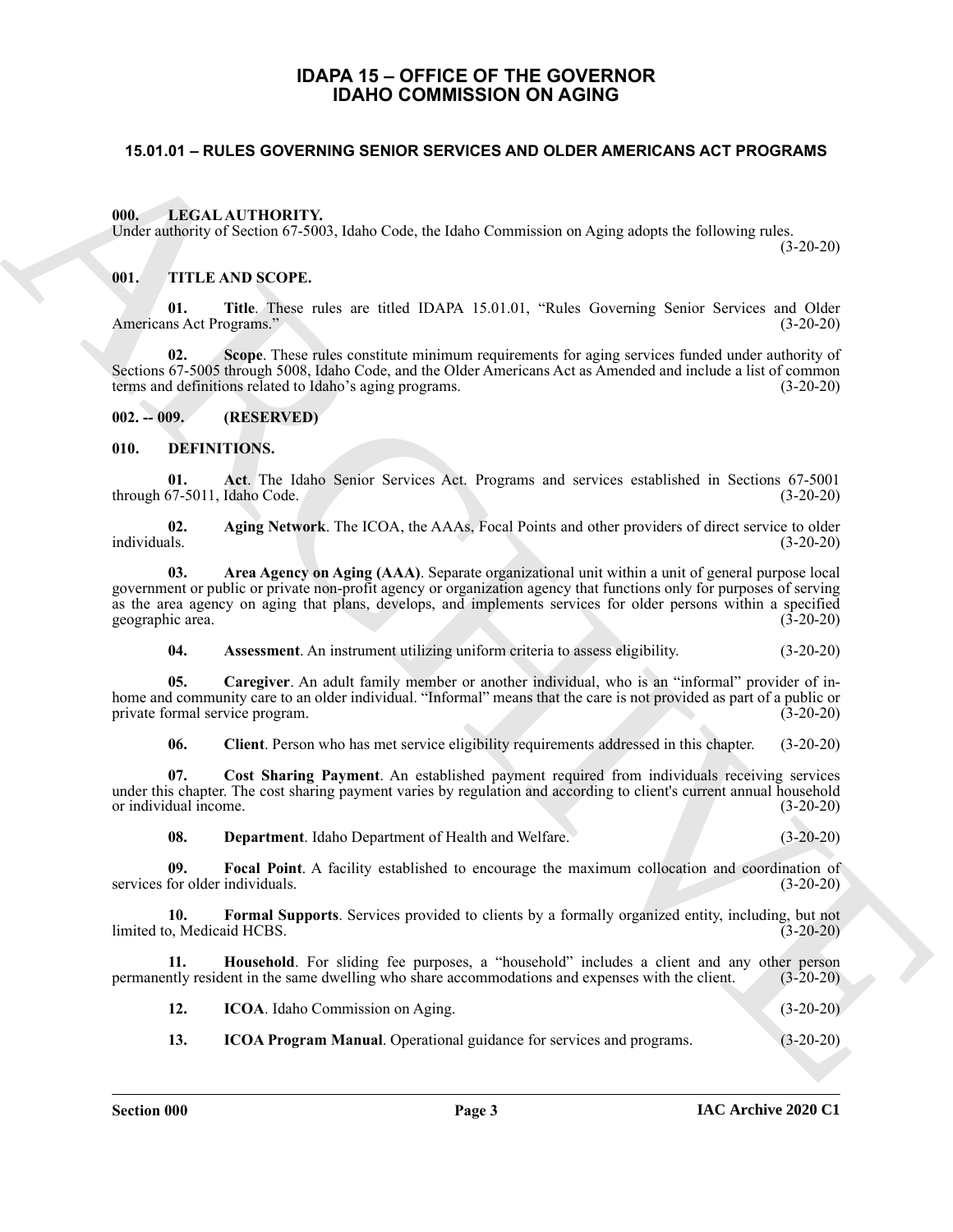#### *IDAHO ADMINISTRATIVE CODE IDAPA 15.01.01 – Senior Services & Idaho Commission on Aging Older Americans Act Programs Rules*

<span id="page-3-4"></span><span id="page-3-3"></span>**14. Impairment in Activities of Daily Living (ADL)**. The inability to perform one or more of the following six activities of daily living without personal assistance, stand-by assistance, supervision or cues: eating, dressing, bathing, toileting, transferring in and out of bed/chair, and walking. (3-20-20)

**Extra Contrast on Addition of Daily Lines (ADJ). The including the content of Proposition of College Contrast (ADV) and the contrast of Proposition of the College Contrast (ADV) and the contrast (ADV) and the contrast ( 15. Impairment in Instrumental Activities of Daily Living (IADL)**. The inability to perform one or more of the following eight instrumental activities of daily living without personal assistance, or stand-by assistance, supervision or cues: preparing meals, shopping for personal items, medication management, managing money, using telephone, doing heavy housework, doing light housework, and transportation ability (transportation ability refers to the individual's ability to make use of available transportation without assistance). (3-20-20)

16. **Informal Supports**. Supports provided by church, family, friends, and neighbors, usually at no cost to the client. (3-20-20)

<span id="page-3-7"></span><span id="page-3-6"></span><span id="page-3-5"></span>**17. Medicaid HCBS**. Services approved under the Medicaid Waiver for the aged and disabled.

(3-20-20)

**18. Older Americans Act (OAA)**. Federal law which authorizes funding to states to provide home and community-based services for older persons. (3-20-20)

**19. Program**. The Idaho Senior Services and Older Americans Act programs as administered by the  $\text{ICOA.}$  (3-20-20)

<span id="page-3-11"></span><span id="page-3-10"></span><span id="page-3-9"></span><span id="page-3-8"></span>**20. Program Regulations**. Applicable Federal statutes and regulations, the act, and these rules.

(3-20-20)

**21. Provider**. An AAA or a person or entity capable of providing services to clients under a formal contractual arrangement including duly authorized agents and employees. (3-20-20)

**22. Services**. Long-term services and supports that assist clients to remain in their home and community including but not limited to: Transportation, congregate meals, in-home services, adult day care and information and assistance.

#### <span id="page-3-12"></span><span id="page-3-0"></span>**011. DEMONSTRATION PROJECTS.**

The Administrator has authority to operate demonstration projects under the authority of section 67-5010, Idaho Code, which may be exempt from these rules at the Administers discretion. (3-20-20) Code, which may be exempt from these rules at the Administers discretion.

#### <span id="page-3-17"></span><span id="page-3-1"></span>**012. PROGRAM PURPOSE.**

The Idaho Senior Services Act and Older Americans Act Services are designed to provide older individuals with the assistance they need to compensate for functional or cognitive limitations with the goal of living safe, dignified, and healthy lives within the community of their choice. (3-20-20) healthy lives within the community of their choice.

#### <span id="page-3-13"></span><span id="page-3-2"></span>**013. PROGRAM POLICY.**

<span id="page-3-16"></span>**01. ICOA Program Manual**. The manual is developed, modified, and updated with input from the appropriate stakeholder groups and approved by the Administrator. At the Administrator's discretion, the manual may<br>be modified to adhere to state or federal law or regulations. (3-20-20) be modified to adhere to state or federal law or regulations.

**02. Contracts**. The ICOA may contract with Providers to deliver home and community-based services in accordance with the regulations. (3-20-20)

<span id="page-3-15"></span><span id="page-3-14"></span>**03. Home and Community Based Services**. Services may include: (3-20-20)

**a.** Adult Day Care. Personal care for clients in a supervised, protective, and congregate setting during some portion of a day. Services offered in conjunction with adult day care/adult day health typically include social and recreational activities, training, counseling, and services such as rehabilitation, medications assistance and home<br>health aide services for adult day health. (3-20-20) health aide services for adult day health.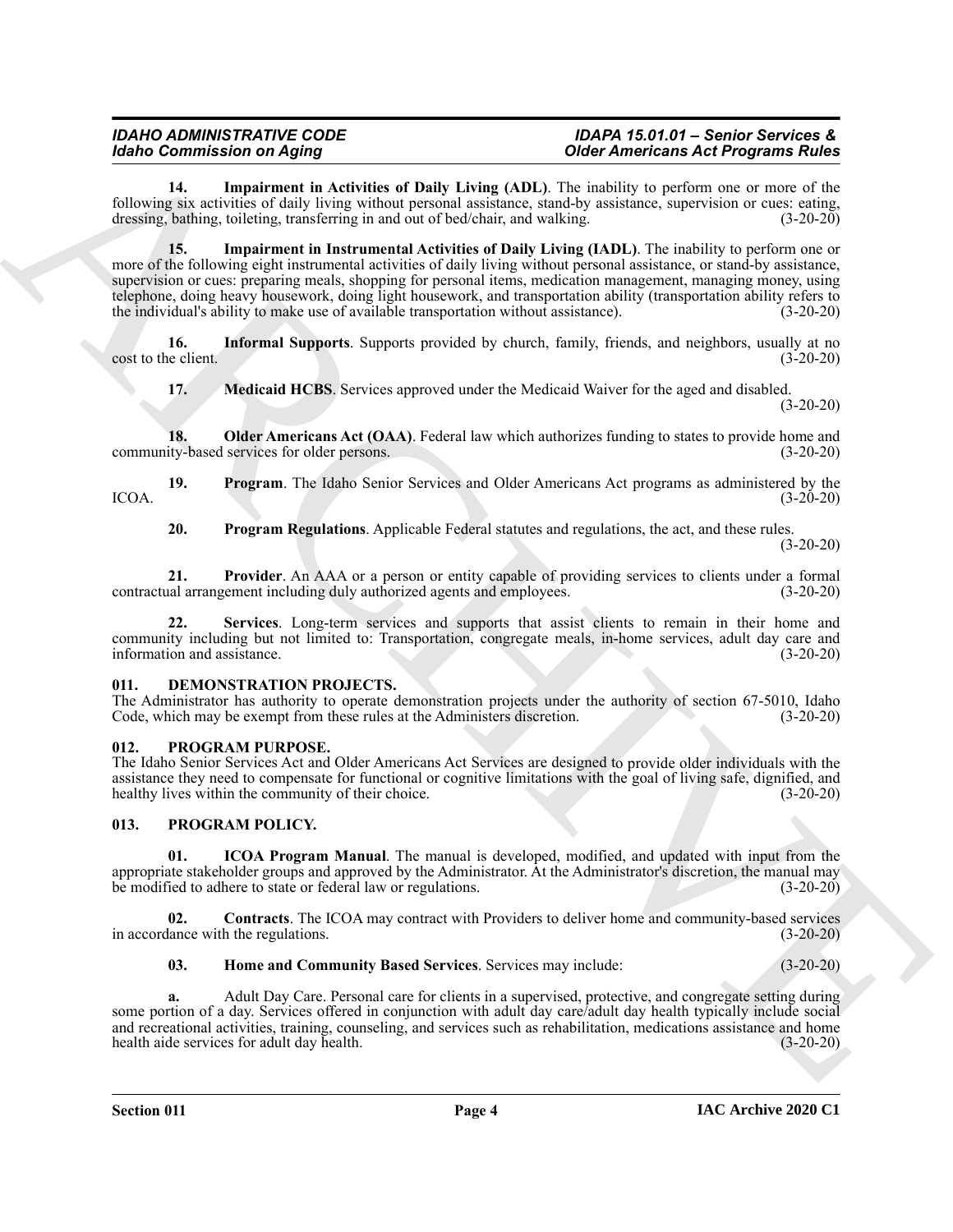#### *IDAHO ADMINISTRATIVE CODE IDAPA 15.01.01 – Senior Services & Idaho Commission on Aging Older Americans Act Programs Rules*

**Extra Control on American** control on the measurement is a specific American extended Proposition of the measurement in the measurement of the measurement in the measurement of the measurement in the measurement of the **b.** Case Management. Case management is a service provided to clients, at the direction of the individual or a family member of the individual, to assess the needs of the person and to arrange, coordinate, and monitor an optimum package of services to meet those needs. Activities of case management include: comprehensive assessment of the individual; development and implementation of a service plan with the individual to mobilize formal and informal resources and services; coordination and monitoring of formal and informal service delivery; and periodic reassessment. (3-20-20)

**c.** Chore Services. Providing assistance to clients who have functional limitations that prohibit them from performing tasks such as routine yard work, sidewalk maintenance, heavy cleaning, or minor household maintenance. (3-20-20)

**d.** Congregate Meals. A meal provided to an eligible individual in a congregate or group setting. The ved must meet program requirements. meal served must meet program requirements.

**e.** Health Promotion and Disease Prevention. Services that include health screenings and assessments; organized physical fitness activities; evidence-based health promotion programs; medication management; home injury control services; and/or information, education, and prevention strategies for chronic disease and other health conditions that would reduce the length or quality of life of the person sixty  $(60)$  or older. (3-20-20)

**f.** Home-Delivered Meals. Meals delivered to clients in private homes. (3-20-20)

**g.** Homemaker Service. Assistance with housekeeping, meal planning and preparation, essential shopping and personal errands, banking and bill paying, medication management, and, with restrictions, bathing and washing hair. (3-20-20)

**h.** Information and Assistance Services. Provides current information about services available within the community, conducts intake and assessment, determines the appropriate available service, and makes a referral<br>and to the extent practicable, establishes adequate follow-up procedures. (3-20-20) and to the extent practicable, establishes adequate follow-up procedures.

**i.** Legal Assistance. Advice, counseling, or representation by an attorney or by a paralegal under the supervision of an attorney. (3-20-20)

**j.** National Family Caregiver Program. (3-20-20)

i. Counseling. Assist caregivers in making decisions and solving problems relating to their caregiver roles. This includes counseling to individuals, support groups, and caregiver training (of individual caregivers and families). families). (3-20-20)

ii. Respite Care. Services which offer temporary, substitute supports or living arrangements for care<br>s in order to provide a brief period of relief or rest for caregivers. (3-20-20) recipients in order to provide a brief period of relief or rest for caregivers.

iii. Supplemental services. Services provided on a limited basis to complement the care provided by caregivers. Examples of supplemental services include, but are not limited to, home modifications, assistive technologies, emergency response systems, and incontinence supplies. (3-20-20) technologies, emergency response systems, and incontinence supplies.

iv. Information Services. A service for caregivers that provides the public and individuals with information on resources and services available to the individuals within their communities. (3-20-20)

Access Assistance. A service that assists caregivers in obtaining access to the services and resources that are available within their communities. To the maximum extent practicable, it ensures that the individuals receive the services needed by establishing adequate follow-up procedures. (3-20-20)

**k.** Outreach Services. A service which actively seeks out older individuals with greatest social and economic needs with particular attention to low-income older individuals, including low-income minority older individuals, older individuals with limited English proficiency, and older individuals residing in rural areas.

 $(3-20-20)$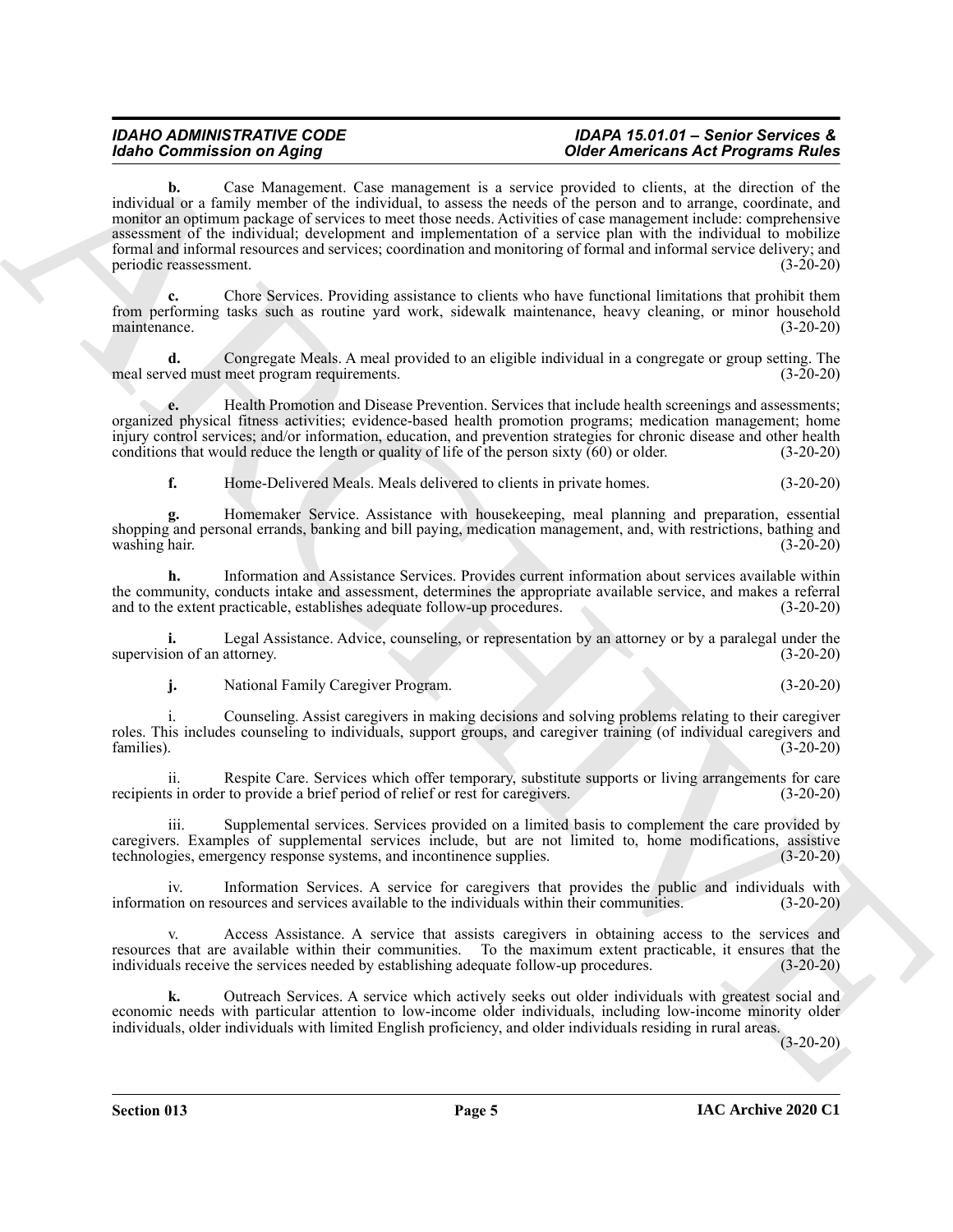**l.** Transportation Services. Services designed to transport clients to and from community facilities/ resources for the purposes of applying for and receiving services, reducing isolation, or otherwise promoting independence. (3-20-20)

**m.** Respite. Short-term, intermittent relief provided to caregivers of an ADL or IADL impaired care recipient. (3-20-20)

#### <span id="page-5-4"></span><span id="page-5-0"></span>**014. PROGRAM ELIGIBILITY.**

Individuals are eligible for specific Services as established by the Older Americans Act and Idaho Senior Services Act. (3-20-20)

#### <span id="page-5-9"></span><span id="page-5-1"></span>**015. SERVICE PRIORITY.**

Model Commutation on Applies<br>
North Contrast in the particular state of the Model Commutation of the Model Commutation of the Contrast intervention of the Contrast of the Contrast intervention of the Contrast intervention Highest priority is given to clients in immediate jeopardy then those with the greatest degree of ADL or IADL deficits and who are lacking formal and informal supports other than a caregiver. Caregiver services are prioritized by the Administrator in accordance with the Program Regulations. (3-20-20)

#### <span id="page-5-5"></span><span id="page-5-2"></span>**016. SERVICE LIMITATIONS.**

<span id="page-5-6"></span>**01. Cost Sharing Payments**. Payments are required based on the sliding fee scale established by the Administrator in accordance with the Program Regulations. (3-20-20)

<span id="page-5-8"></span>**02.** Service. Eligibility, denial, or termination are determined through the applicable ICOA<br>(3-20-20) Assessment. (3-20-20)

<span id="page-5-7"></span>**03. Medicaid HCBS**. Clients or individuals determined by the Department to be eligible for Medicaid or Medicaid HCBS, are not eligible for Services unless the Services are determined by the Provider to be needed on an interim, emergency basis until Medicaid or Medicaid HCBS is initiated. (3-20-20)

#### <span id="page-5-3"></span>**017. -- 999. (RESERVED)**